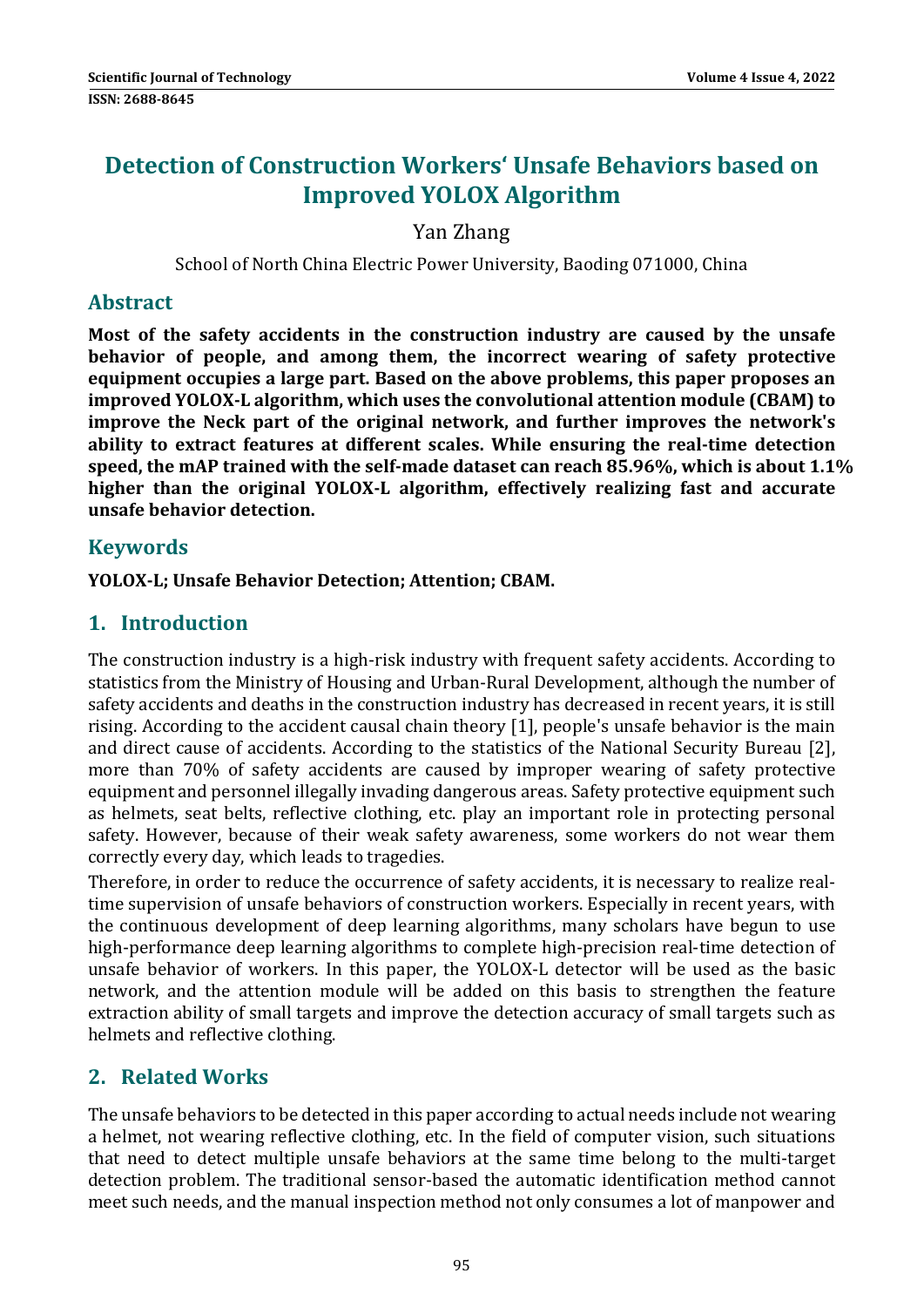material resources, but also cannot achieve the effect of real-time detection. Therefore, a target detection algorithm based on deep learning needs to be used.

At present, the target detection algorithms based on deep learning are mainly divided into two categories. One is the R-CNN series algorithm based on the candidate frame (Region Proposal), which belongs to the two-stage algorithm. This kind of algorithm first generates a series of algorithms by the algorithm. As the candidate frame of the sample, the convolutional neural network is used for sample classification and frame regression. Common algorithms include R-CNN [3], Fast R-CNN [4], Faster R-CNN [5], R-FCN [6], etc.; another type of It is a one-stage algorithm based on YOLO [7] and SSD [8]. This kind of algorithm does not need to generate candidate frames, but only uses a convolutional neural network to directly predict the categories and positions of different targets, and convert the target frame positioning problem into regression. Problem handling, common algorithms include SSD, RetinaNet, YOLO series, etc. The two-stage algorithm improves the detection accuracy on the premise of sacrificing the detection speed, while the one-stage algorithm directly uses CNN to extract features to complete the classification and positioning, and the detection speed is significantly improved, but the accuracy is low. Liu Xinyi et al. [9] improved the Faster R-CNN algorithm in the detection of safe clothing on contaminated sites, and improved the detection speed of the model by introducing the L2 regular term into the regression loss function, but the detection time still reached 44ms, according to the construction According to the actual needs of the site, the onestage algorithm has stronger comprehensive performance and is more widely used. At present, there are many researches on detecting single unsafe behavior based on one-stage algorithm. For example, Huang et al. [10] increased the feature map scale on the basis of the original YOLO v3 algorithm, optimized the priori dimension algorithm of a specific helmet data set, and improved the Loss function, the final mAP trained in the helmet data set reached 93.1%, an increase of 3.5% compared with the original YOLO v3 algorithm, and the detection speed was also improved. In addition, the literature  $[11,12,13,14]$  are all tests on the wearing of safety helmets, and a few literatures have begun to test the reflective clothing [15,16] However, the research on the simultaneous detection of multiple target behaviors and multi-scale targets still needs to be further improved.

To sum up, in order to solve the problems of complex objective environment and numerous small targets on the construction site, and to further improve the detection ability of the model for multi-scale and multi-targets, this paper intends to select the YOLOX algorithm with the best performance as the basic network for research, and strengthen its characteristics. The extraction network part is improved to further improve the detection accuracy of small targets, making it more suitable for target detection tasks in construction site scenarios. Finally, train other models with the same dataset to verify its effect.

## **3. Related Algorithms and Improvements**

### **3.1. YOLOX‐L Algorithms**

According to the survey, the latest research result of the first-stage algorithm is the YOLOX [17] algorithm proposed by the Megvii Science and Technology Research Institute in 2021. This algorithm adds some refreshing improvements on the basis of the previous version of YOLO, such as Decoupled Head, Mosaic combined with Mixup for data enhancement, Anchor-free mechanism, SimOTA label assignment strategy, etc. These optimizations make YOLOX a new high-performance anchor-free detector, which surpasses other detectors in speed and detection accuracy.

According to the experimental results of the original literature, when the parameters are almost the same, the AP value of YOLOX-L trained on the COCO dataset is  $50\%$ , which is  $1.8\%$  higher than that of YOLOv5-L at almost the same detection speed. The AP of YOLOX-Darknet53 is 3%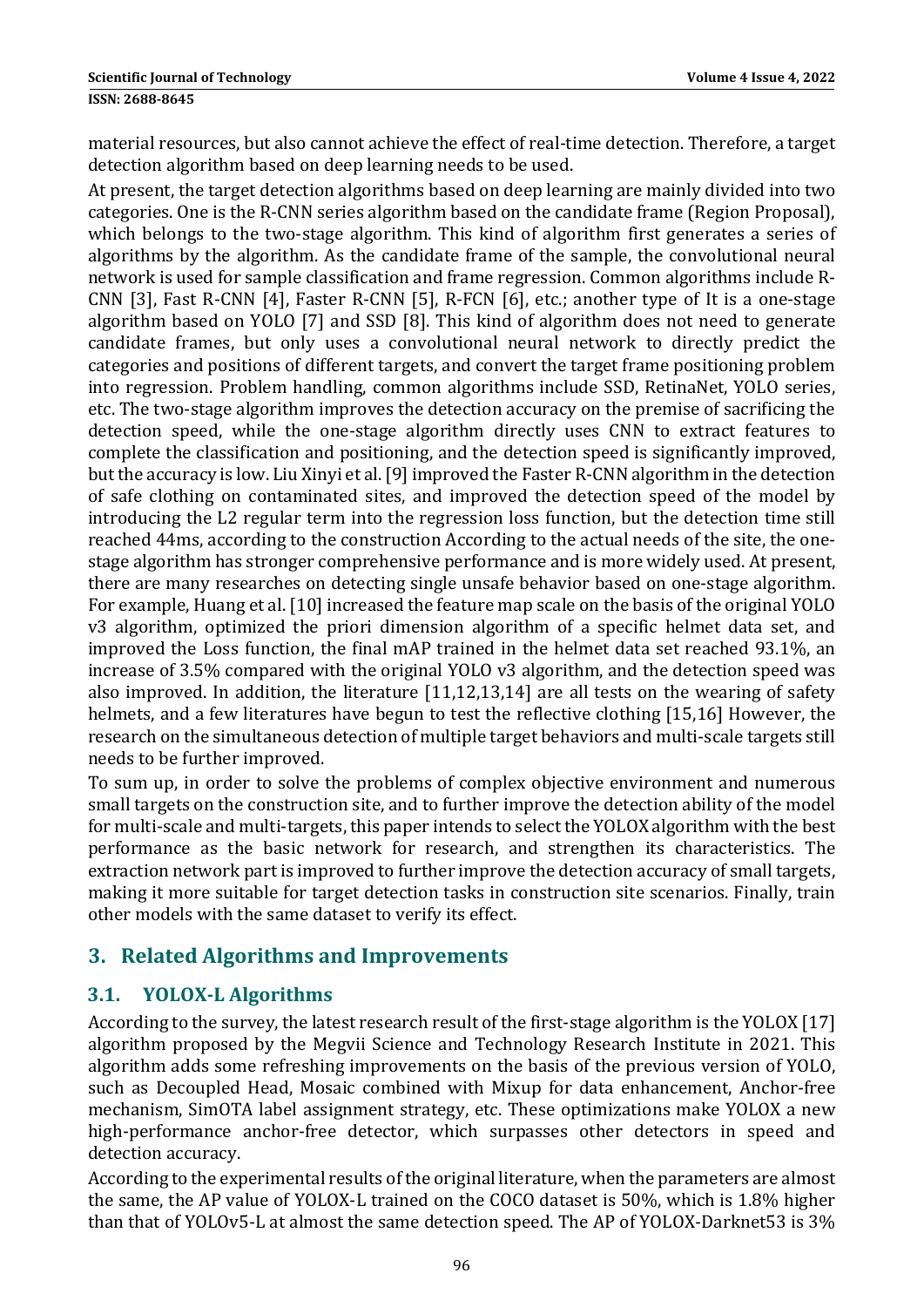higher than that of YOLOv5-Darknet53 at the same speed. In addition, YOLOX-L achieves 50% AP detection speed of 68.9FPS on a single Tesla V100, which is a very competitive value.

### **3.2. Convolutional Block Attention Module**

Attention [17] mechanism is to apply the human perception method and the attention behavior of the human brain to the machine, so that the machine can automatically obtain important information through learning, which effectively improves the problem of model performance degradation when the image size is too large, applied to computer vision. In 2017, Hu et al. proposed the SENet (Squeeze-and-Excitation Networks) [18] model for the first time by applying the Attention idea. By explicitly modeling the relationship between feature channels, the expressive ability of the model was improved. Although the compression and excitation modules in SENet can filter out the attention for the channel, it increases a certain number of parameters and calculation, and cannot obtain the positional relationship information well. In order to improve this problem, Woo et al. In addition, spatial dimension modeling is added, and the CBAM [20] module is proposed, which enables the feature map to infer the attention map in turn along two independent dimensions, and then multiplies the attention map with the input feature map for adaptive feature optimization, saving parameters. and computing power, effectively improving the classification and detection performance of the model. Moreover, the CBAM module is a lightweight attention module that can ignore the overhead of this module, and can be seamlessly integrated into the existing CNN architecture as a plug-and-play part for end-to-end training.

The main target category detected in this study is in the upper body area of the person. For image data with a long target distance, after repeated up-sampling operations, the resolution of the feature map will gradually decrease, resulting in a decrease in the target features of the high-level feature map. However, the low-level high-resolution feature map has only weak semantic features and location details after multiple downsampling operations, and the detection accuracy is greatly reduced. Therefore, in order to strengthen the local information of the feature map, so that the model can accurately locate the key feature areas, and enhance the representation ability of the feature map, this study combines the CBAM module into the YOLOX-L model to effectively deal with the construction scene. The detection of local information of personnel such as reflective clothing further improves the detection accuracy.

#### **3.3. Improved Algorithm**

The model structure of YOLOX is mainly divided into three parts, namely the backbone feature extraction network CSP Darknet, the enhanced feature extraction part FPN (Feature Pyramid Networks, feature pyramid network) and the feature prediction part YOLO Head. In order to make it more suitable for the small target detection task in the construction site scene, an attention mechanism is added to the enhanced feature extraction network part. In theory, the attention module can be added after any feature map, but the features generated by the backbone part are the basis for feature fusion and target prediction, and the weights of the attention module need to be randomly initialized, so in order not to destroy the backbone part Weights affect the effect of network prediction. In this study, after adding the CBAM module to the main part, before the effective feature layer is input into the feature pyramid network, the neck part of the original structure is improved, and the Attention-FPN structure is proposed. After training, it is suitable for the structure of the improved algorithm model is shown in Figure 1 below.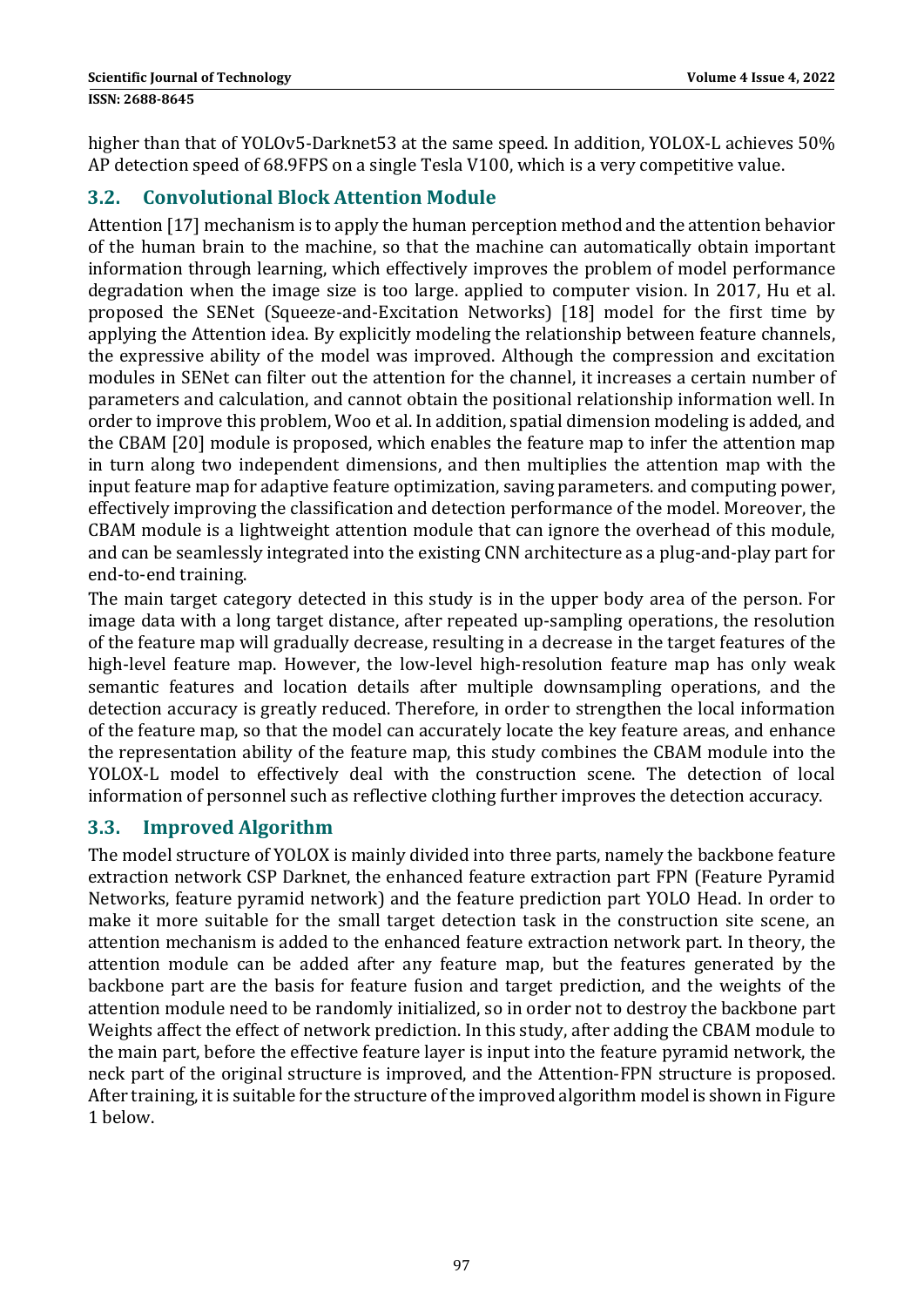

**Fig 1.** Improved YOLOX Model Structure

The overall structure of the improved YOLOX is shown in Figure 3. After the CBAM module outputs three feature layers after enhanced feature extraction, the shape sizes are (80, 80, 256), (40, 40, 512) and (20, 20, 1024) respectively. After the Decoupled Head prediction, each feature layer obtains three prediction results, which are the coordinates of the target frame (Reg), the target frame foreground and background judgment  $(Obj)$ , and the target frame category  $(Cls)$ . In Figure 4, the number of convolution channels of the Reg prediction result is 4, which represents the offset of the center point of the prediction frame compared to the feature point and the width and height of the prediction frame compared to the parameters of the logarithmic index; The number of convolution channels is 1, which represents the probability that each feature point prediction box contains an object. The number of convolution channels of the Cls prediction result is num classes, which represents the probability that each feature point corresponds to a certain type of object, and the predicted value in the last dimension num classes represent the probability of belonging to each class.

## **4. Experiment Procedure**

#### **4.1. Dataset Construction**

The OpenCV method is used to achieve video frame extraction, and the frequency is to extract one frame every 2 seconds, and then the construction site data in the real scene is obtained through manual screening. In addition, in order to enrich the data set, python crawler code was also used to crawl the image data on the website according to keywords such as safety helmet", "reflective clothing", "construction", "construction site protective equipment". In the end, a total of 18,251 images were obtained. Images that meet the training requirements. Use the LabelIng image annotation tool to label the data according to five categories of person, head, head helmet, fgy, and wcfgy, representing people, not wearing helmets, wearing helmets, reflective clothing, and not wearing reflective clothes, and then divide the training set and test set according to the ratio of 9:1.

#### **4.2. Experiment Environment**

|  |  | <b>Table 1. Experimental Setting</b> |  |
|--|--|--------------------------------------|--|
|--|--|--------------------------------------|--|

| <b>Experimental Environments</b> | Version                                   |  |  |
|----------------------------------|-------------------------------------------|--|--|
| <b>Operation System</b>          | Ubuntu 16.04                              |  |  |
| GPU                              | NVIDIA GeForce GTX 1080Ti (64G)           |  |  |
| CPU                              | Intel(R) Xeon(R) CPU E5-2620 v4 @ 2.10GHz |  |  |
| Framework                        | PyTorch 1.1.0                             |  |  |
| Compilation environment          | Python3.7                                 |  |  |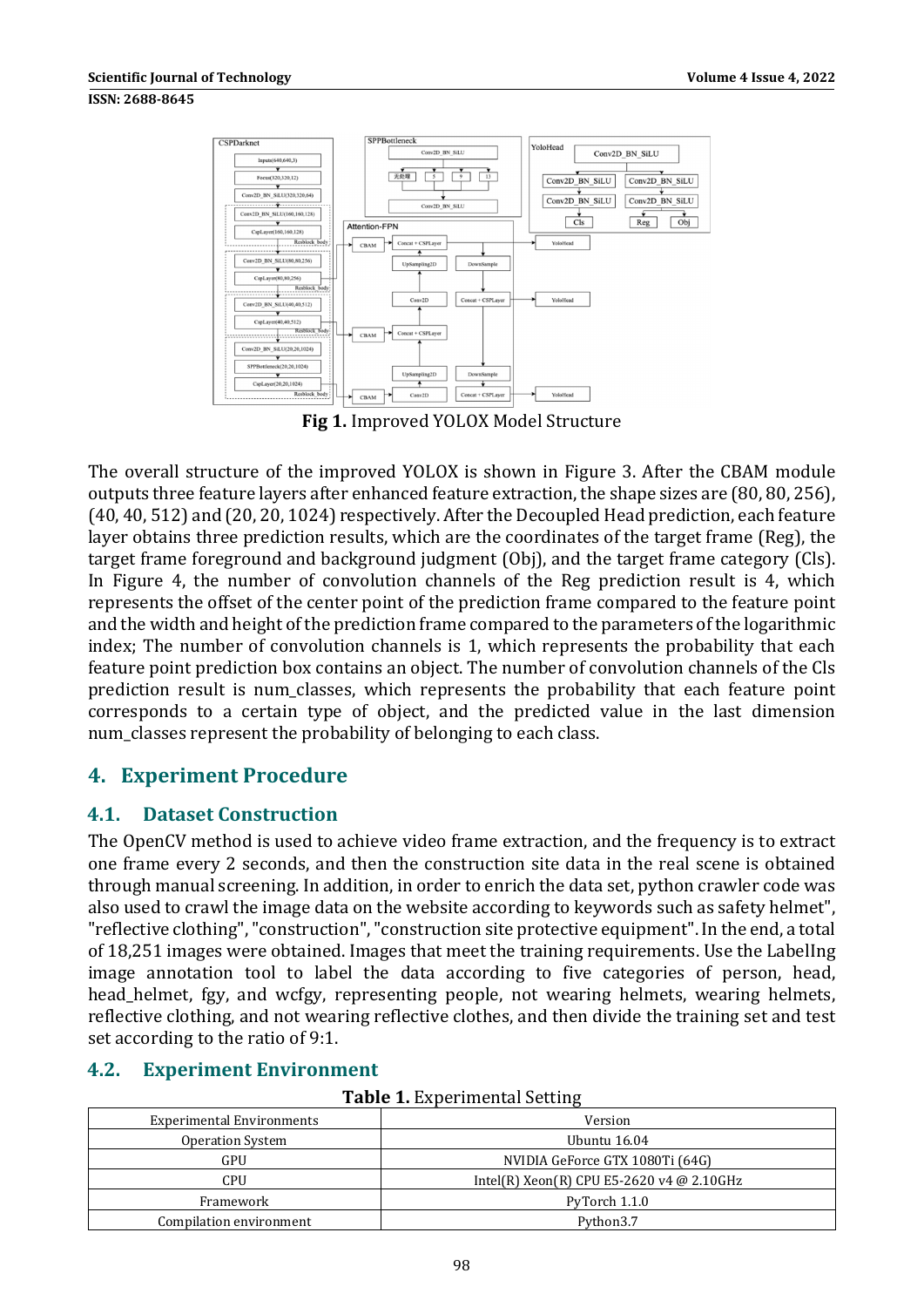The hardware and software environment of this experiment is shown in Table 1.

## **5. Experimental Results**

In order to verify whether the improved model proposed in this paper improves the detection performance of helmets, seat belts and reflective clothing, YOLO v4 and YOLO X-L are selected in this experiment to compare with this method, and compare the performance of different models under the same self-made data set. AP, mAP and detection time (t) per frame, the results are shown in Table 2 helow

|                   | YOLO <sub>V4</sub> | YOLOX-L | <b>Improved Model</b> |
|-------------------|--------------------|---------|-----------------------|
| $AP(head)/\%$     | 82.98              | 82.4    | 89.96                 |
| AP(head_helmet)/% | 88.35              | 88.99   | 94.44                 |
| $AP(person)/\%$   | 93.67              | 95.41   | 97.8                  |
| $AP(aqd)/\%$      | 78.95              | 82.32   | 72.66                 |
| $AP(wdaqd)/\%$    | 85.09              | 87.51   | 89.89                 |
| AP(aqd_unknown)/% | 68.31              | 68.48   | 73.62                 |
| $AP(fgy)/\%$      | 86.64              | 83.13   | 85.69                 |
| AP(wctgy)/%       | 82.02              | 82.83   | 83.66                 |
| mAP               | 83.25              | 84.88   | 85.96                 |
| t/ms              | 23.32              | 23.51   | 23.7                  |

It can be seen from Table 2 that the AP value obtained from training of each category using the improved model in this study has increased to varying degrees. Therefore, the detection accuracy of reflective clothing is still relatively low. Although the detection speed of each image of the improved model is also 0.38ms slower than that of YOLO v4, the mAP trained by the model is about 1.1% higher than that of the original YOLOX-L model and about 3.7% higher than that of the YOLO v4 model. The proposed algorithm can still meet the demand for highprecision real-time detection on the construction site. The figure 2 below shows some of the prediction results.



**Fig 2.** Prediction Results

# **6. Summary**

This paper studies the unsafe behaviors such as failure to properly wear safety helmets, safety belts, and reflective clothing at the construction site. The improved YOLOX-L algorithm based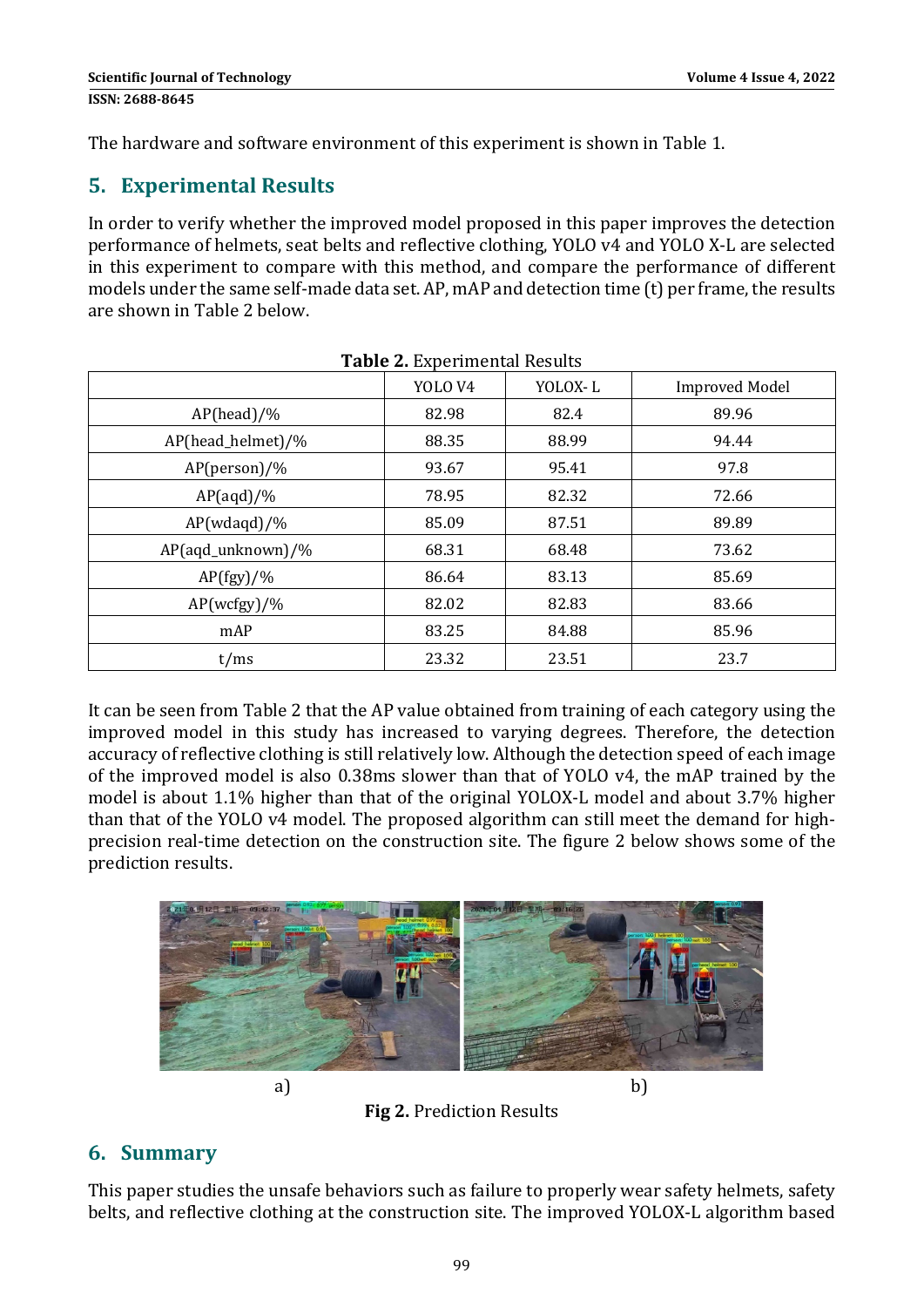on the attention mechanism is used to improve the detection accuracy of unsafe behaviors, while satisfying the demand for real-time detection can improve the unsafe behavior of the construction site to a certain extent. However, this paper is limited by the lack of data sets, and has not yet completed the detection of other unsafe behavior types, such as human-machine collision, etc., and further research is needed in the future.

### **References**

- [1] Heinrich H W. Industrial accident prevention: a scientific approach  $[M]$ . 2nd ed. London: McGraw-Hill Book Co, Inc, 1941.
- [2] Chang X, Liu X M. Fault tree analysis of unreasonably wearing helmets for builders. Journal of Jilin Jianzhu University. Vol.35(2018) No.6, p. 67-71.
- [3] Girshick R, Donahue J, Darrell T, et al. Rich feature hierarchies for accurate object detection and semantic segmentation[C]. IEEE Computer Society. IEEE Computer. Society, 2013.
- [4] GIRSHICK R. Fast R-CNN[C]. Proceedings of the IEEE international conference on computer vision. 2015: 1440‐1448.
- [5] Ren S, He K, Girshick R, et al. Faster R-CNN: towards real-time object detection with region proposal networks[J]. IEEE Transactions on Pattern Analysis & Machine Intelligence, 2017, 39(6):1137-1149.
- [6] Dai J, Li Y, He K, et al. R-fcn: Object detection via region-based fully convolutional networks[J]. Advances in neural information processing systems, 2016, 29.
- [7] Redmon J, Divvala S, Girshick R, et al. You only look once: Unified, real-time object detection  $\left[\frac{C}{I}\right]$ Proceedings of the IEEE conference on computer vision and pattern recognition. 2016: 779-788.
- [8] Liu W, Anguelov D, Erhan D, et al. Ssd: Single shot multibox detector[C]//European conference on computer vision. Springer, Cham, 2016: 21-37.
- [9] Liu X.Y., Zhang B.F. Fu Y., et al. Detection on normalization of operating personnel dressing at contaminated sites based on deep learning. Journal of Safety Science and Technology.Vol.16(2020) No. 07, p. 169-175.
- [10] Huang L, Fu Q, He M, et al. Detection algorithm of safety helmet wearing based on deep learning[J]. Concurrency and Computation: Practice and Experience, 2021, 33(13): e6234.
- [11] FU J, CHEN Y, CHEN S. Design and Implementation of Vision Based Safety Detection Algorithm for Personnel in Construction Site[J]. DEStech Transactions on Engineering and Technology Research, 2018 (ecar).
- [12] Li Y, Wei H, Han Z, et al. Deep learning-based safety helmet detection in engineering management based on convolutional neural networks[J]. Advances in Civil Engineering, 2020, 2020.
- [13] Mneymneh B E, Abbas M, Khoury H. Evaluation of computer vision techniques for automated hardhat detection in indoor construction safety applications[J]. Frontiers of Engineering Management, 2018, 5(2): 227-239.
- [14] Wu F, Jin G, Gao M, et al. Helmet detection based on improved YOLOv3 deep model[C]. 2019 IEEE 16th International Conference on Networking, Sensing and Control (ICNSC). IEEE, 2019.
- [15] Sun S, Zhao S, Zheng J. Intelligent Site Detection Based on Improved YOLO Algorithm[C]//2021 International Conference on Big Data Engineering and Education (BDEE). IEEE, 2021: 165-169.
- [16] Linder T, Griesser D, Vaskevicius N, et al. Towards accurate 3D person detection and localization from RGB-D in cluttered environments $[C]//IEEE/RS$  International Conference on Intelligent Robots and Systems (IROS'18)–Workshop on Robotics for Logistics in Warehouses and Environments Shared with Humans. 2018.
- [17] Ge Z, Liu S, Wang F, et al. YOLOX: exceeding YOLO series in 2021[J]. ArXiv preprint arXiv: 2021, 2107. 08430.
- [18] Vaswani A, Shazeer N, Parmar N, et al. Attention is all you need[J]. Advances in neural information processing systems, 2017, 30.